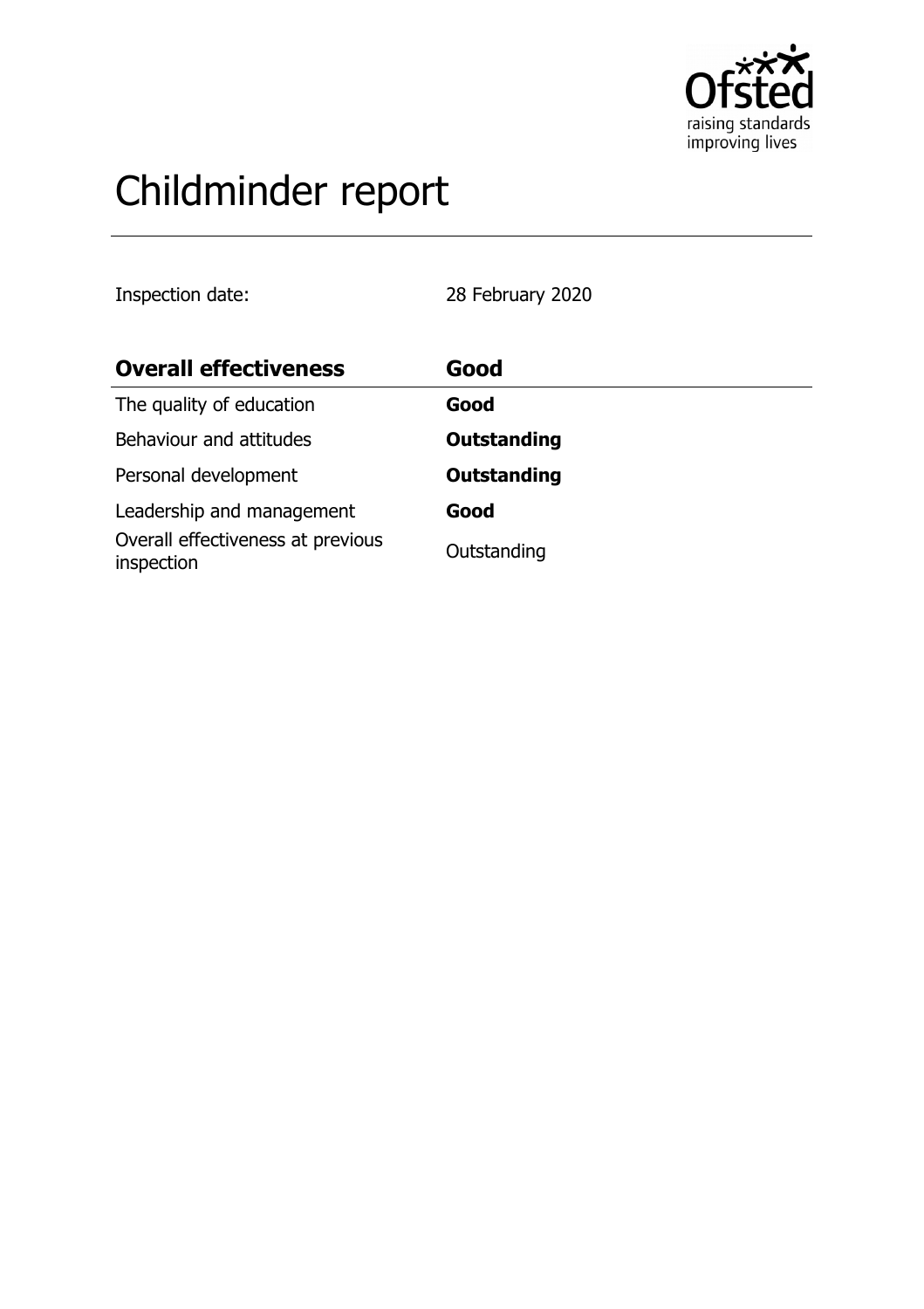

# **What is it like to attend this early years setting?**

#### **The provision is good**

Children are incredibly happy and secure. They form exceptionally strong bonds with the childminder. Babies settle especially quickly, as the childminder works very closely with parents to meet their needs. Children are highly independent. For example, they put on their wellingtons and coats independently before going outside. Children have access to a wide range of toys and equipment, which are easily accessible, enabling them to make independent choices in their play. Children concentrate deeply, and they are exceedingly well engaged by the rich variety of interesting experiences planned by the childminder. They look at photographs of past activities and enjoy revisiting their learning. Children progress well across all areas of learning. The childminder plans a balanced curriculum which supports the development of all children. However, she occasionally misses opportunities to build upon what children already know and can do. Children are extraordinarily well behaved. They understand good manners and remind each other to say 'please' and 'thank you'. Children are exceptionally well protected from hazards. The childminder diligently supports them to learn how to stay safe. For example, when they cooked croissants, the childminder explained to children that they should stand back when she opened the oven door as it would be hot. Children learn excellent hygiene routines as the childminder reminds them to wash their hands regularly.

## **What does the early years setting do well and what does it need to do better?**

- $\blacksquare$  The childminder understands that children have different learning styles and knows how to support them. For example, she finds different ways to interest children in writing, such as mark making in the sand.
- $\blacksquare$  The childminder supports children to use speech and language correctly. She provides a narrative as they play and remodels their speech so that they hear the correct pronunciation.
- $\blacksquare$  Children display exceptional confidence and ownership of the environment. They choose independently from the wide range of toys the childminder provides and they help to put them away again when they are finished. Children's excellent self-esteem is very well supported. The childminder seeks children's opinions and involves them in planning activities. She provides a book with pictures of the resources to help them select what they wish to play with. She undertakes regular surveys with children to find out about their likes and dislikes.
- $\blacksquare$  The childminder has a good understanding of how to support children with special educational needs and/or disabilities. She works closely with parents and other professionals to meet their needs.
- $\blacksquare$  The childminder promotes children's understanding of diversity exceptionally well. Children learn quickly about other people's traditions and customs. The childminder plans a wealth of meaningful activities to help children learn about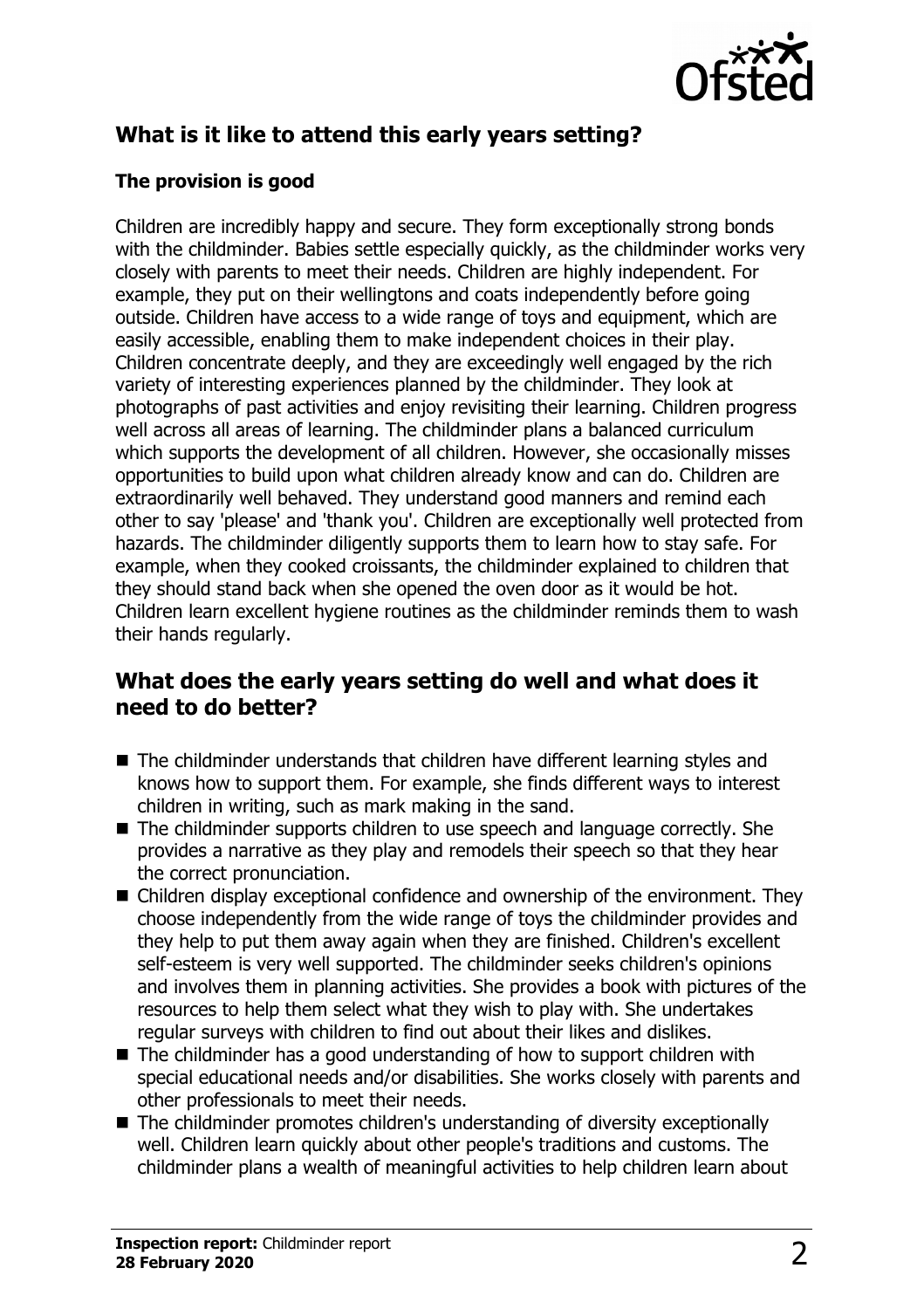

many different festivals and events such as Diwali and Eid. She provides a rich range of resources that reflect different communities, which helps children to learn about people who are different from themselves. The childminder takes children on a very wide variety of trips within their local community. For example, she takes them to local children's centres where they meet and play with many different children and their families.

- Children's literacy skills are developing well as the childminder fosters a love of books and reading. For example, she built a cosy den under the dining room table, and children enjoyed sitting there to read their favourite superhero book.
- $\blacksquare$  Children's health is exceptionally well supported. The childminder provides children with healthy meals and snacks. She has an excellent understanding of how to manage children's allergies safely. Children receive plenty of fresh air and exercise as the childminder provides regular opportunities to play outdoors. Children's physical skills are developing very well. They run, balance and steer wheeled toys with increasing skill.
- $\blacksquare$  The childminder manages children's behaviour expertly and teaches them strategies to help them to take turns. Children form incredibly close friendships and cooperate well from an early age. The childminder skilfully supports children to develop their emotional literacy. Children show great kindness and empathy towards each other. For example, they help to find additional toys so that their friends can play with them.
- $\blacksquare$  The childminder builds strong partnerships with parents. She shares information with them about children's care needs and gives them daily updates on children's learning. Parents praise the childminder's passion and enthusiasm.
- $\blacksquare$  The childminder teaches a range of skills and knowledge through practical activities. For example, when cooking with the childminder, two and three-yearold children use manipulative skills as they roll the dough. They count the number of croissants they have made and listen intently to the sound an egg makes when it cracks. However, the childminder sometimes misses opportunities to fully develop children's critical thinking skills by asking sufficiently probing questions.

# **Safeguarding**

The arrangements for safeguarding are effective.

Children are kept safe. The childminder has a current first-aid certificate and treats children's minor accidents appropriately. She attends regular training to ensure that her safeguarding knowledge remains up to date. The childminder understands the different types of abuse and knows what action to take should she be concerned about a child's welfare. She has undertaken training on the 'Prevent' duty and knows the signs which might indicate a child is being radicalised.

# **What does the setting need to do to improve?**

**To further improve the quality of the early years provision, the provider should:**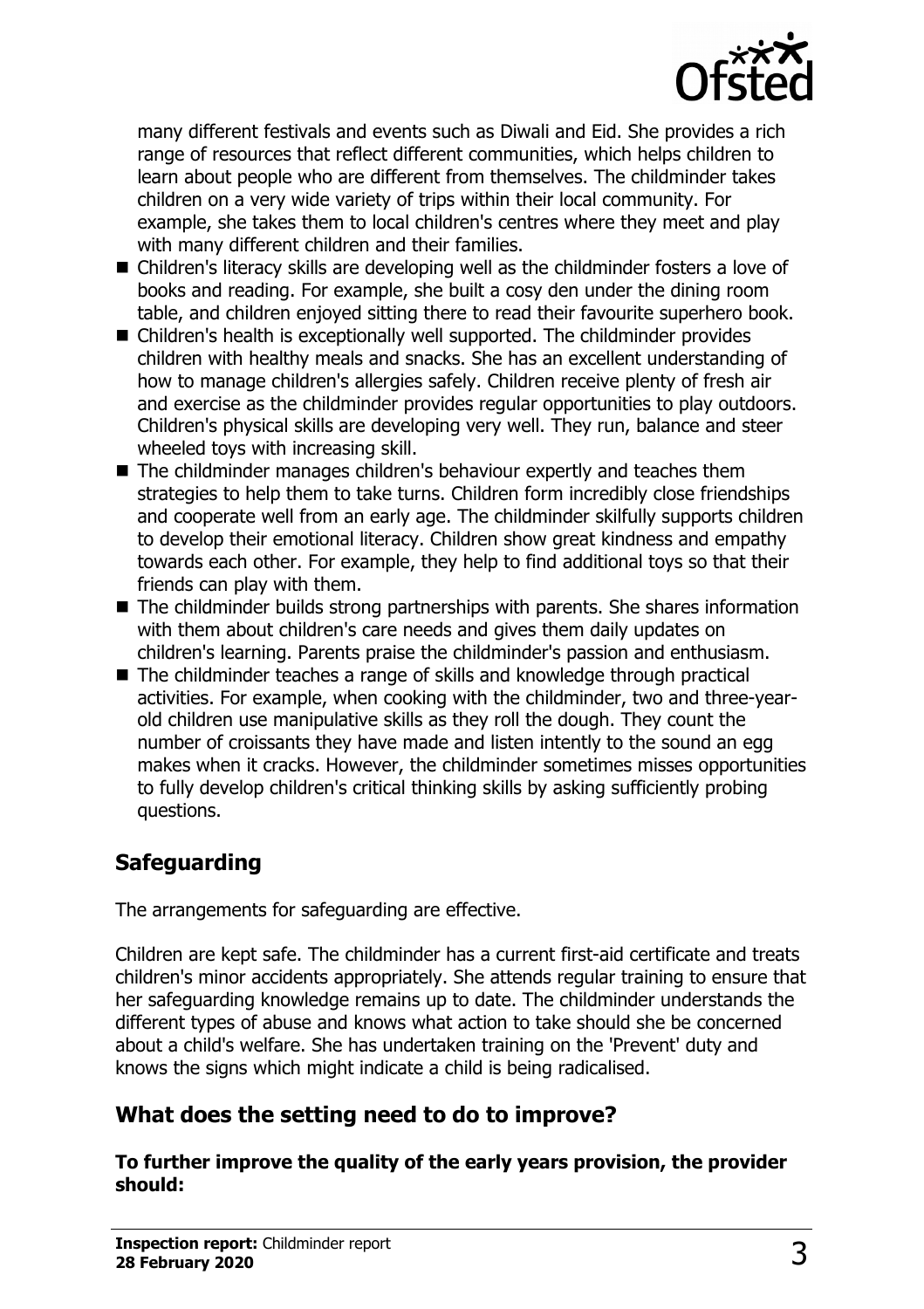

 $\blacksquare$  support children's thinking by asking questions that help them to explore ideas and make links in their learning.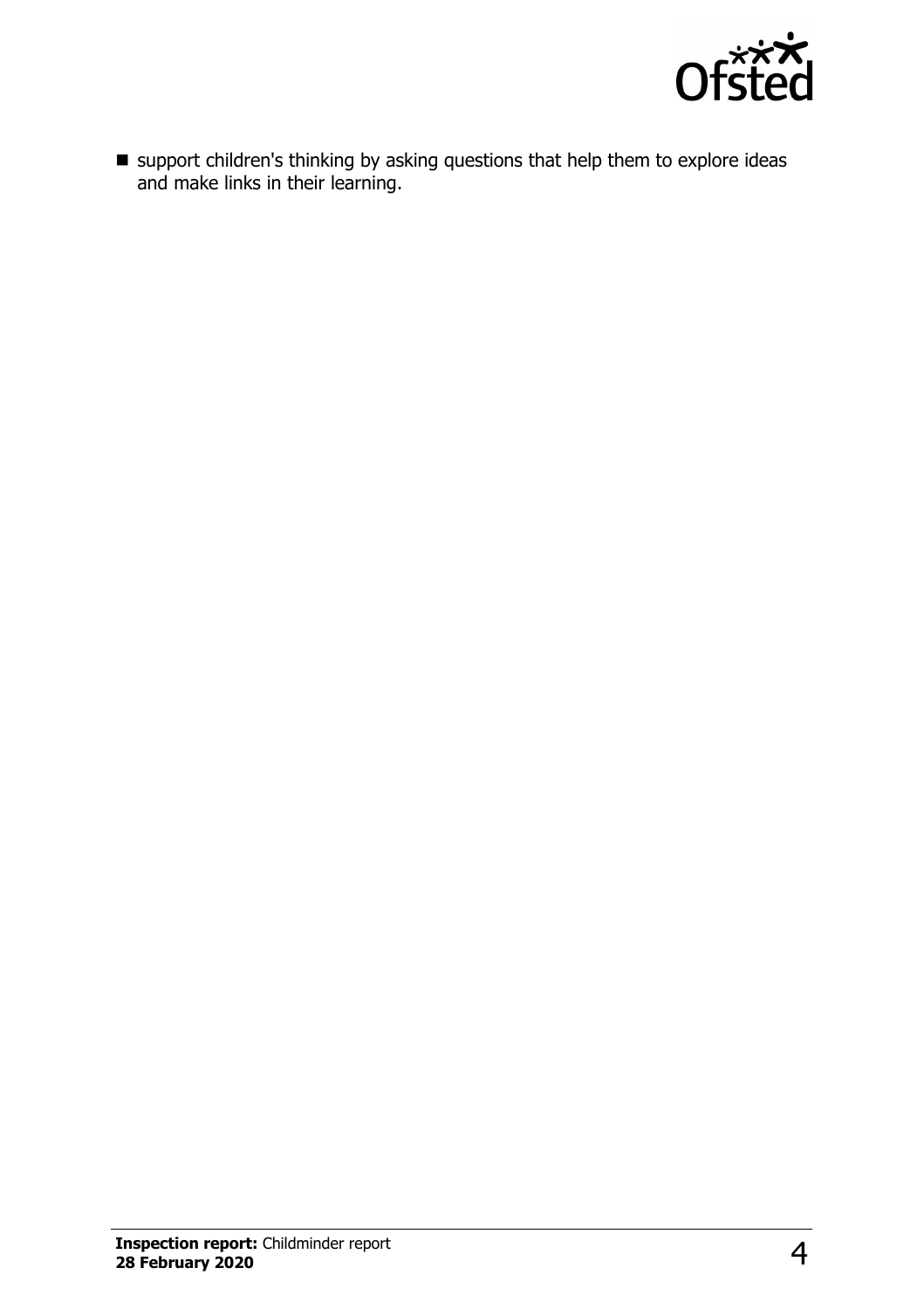

| <b>Setting details</b>                         |                                                                                      |
|------------------------------------------------|--------------------------------------------------------------------------------------|
| Unique reference number                        | EY345144                                                                             |
| <b>Local authority</b>                         | Greenwich                                                                            |
| <b>Inspection number</b>                       | 10137922                                                                             |
| <b>Type of provision</b>                       | Childminder                                                                          |
| <b>Registers</b>                               | Early Years Register, Compulsory Childcare<br>Register, Voluntary Childcare Register |
| Day care type                                  | Childminder                                                                          |
| Age range of children at time of<br>inspection | $1$ to 5                                                                             |
| <b>Total number of places</b>                  | 6                                                                                    |
| Number of children on roll                     | 5                                                                                    |
| Date of previous inspection                    | 16 March 2016                                                                        |

## **Information about this early years setting**

The childminder registered in 2007. She lives in Eltham, in the London Borough of Greenwich. The childminder cares for children Monday to Friday, from 8am to 6pm, all year round. She receives funding to provide free early education for children aged two, three and four years. The childminder holds a BA Honours in Early Years.

## **Information about this inspection**

#### **Inspector**

Anita Rickaby

#### **Inspection activities**

- $\blacksquare$  The childminder accompanied the inspector on a tour of her home and explained how she organises her provision.
- $\blacksquare$  The inspector took account of written information supplied by parents.
- $\blacksquare$  The inspector held discussions with the childminder about how she supports children's learning and well-being.
- A sample of documentation was reviewed, including first-aid certificates and suitability checks.
- The inspector observed interactions between children and the childminder.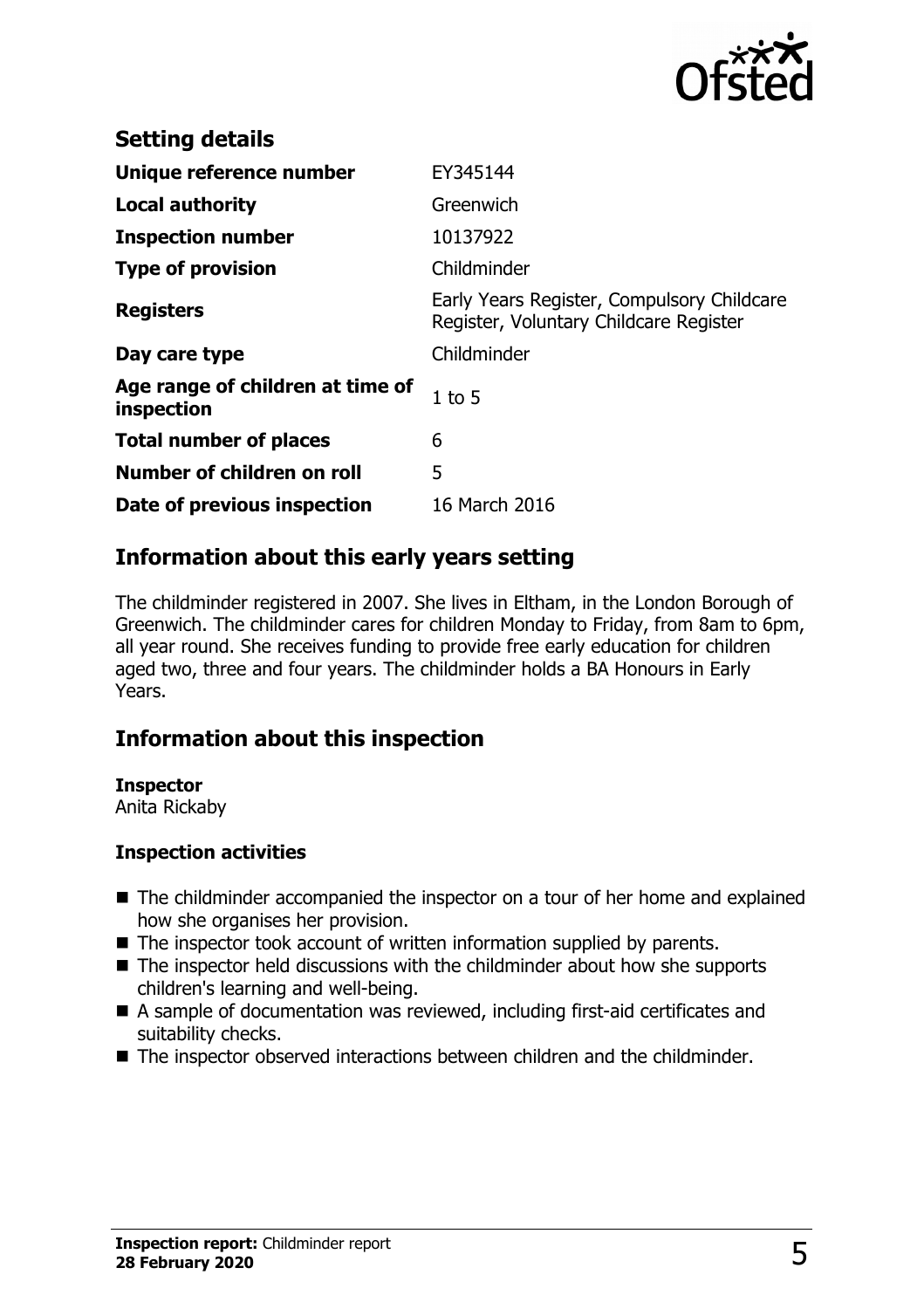

We carried out this inspection under sections 49 and 50 of the Childcare Act 2006 on the quality and standards of provision that is registered on the Early Years Register. The registered person must ensure that this provision complies with the statutory framework for children's learning, development and care, known as the early years foundation stage.

If you are not happy with the inspection or the report, you can [complain to Ofsted.](http://www.gov.uk/complain-ofsted-report)